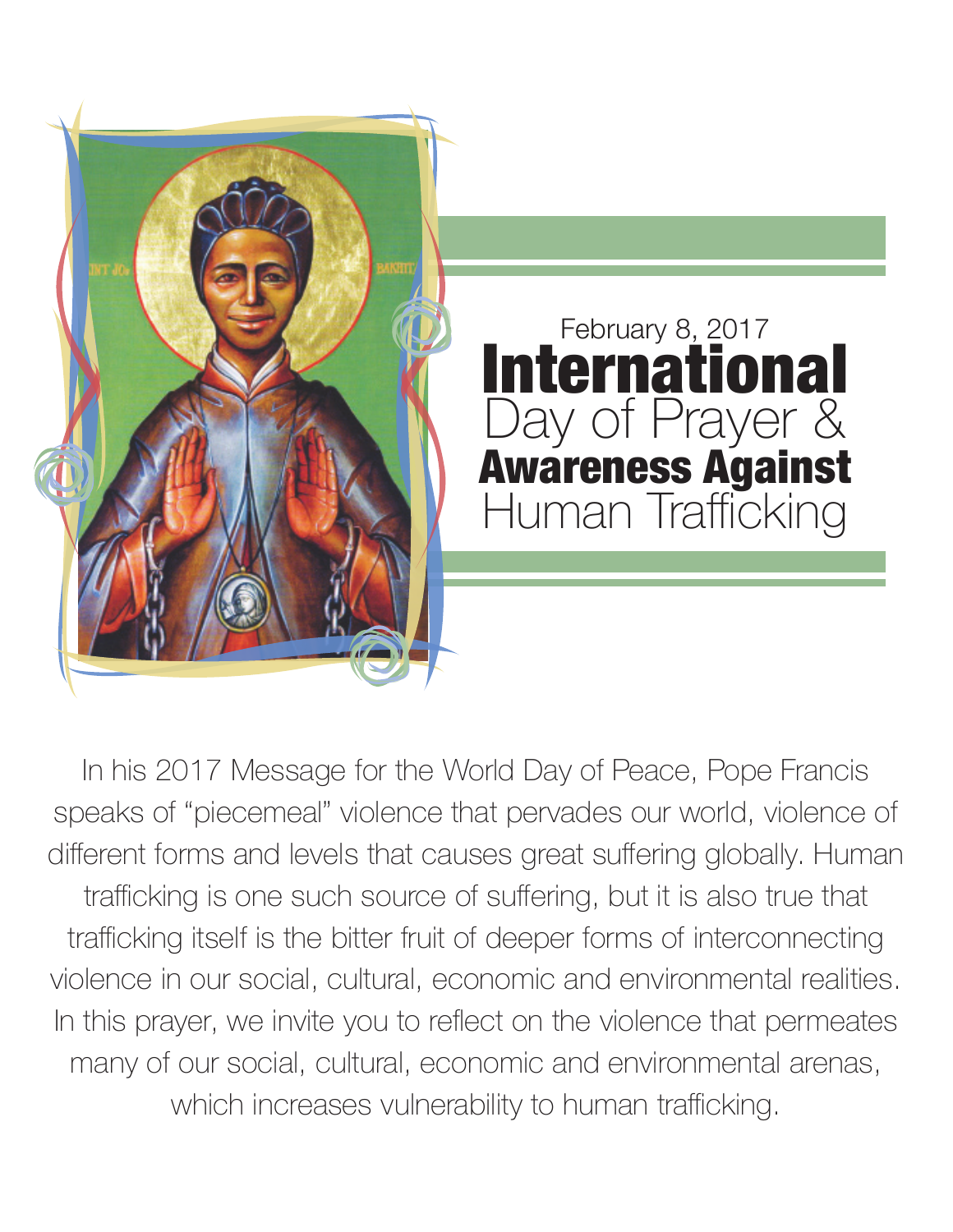## Reflection Questions

*This prayer for the feast of St. Josephine Bakhita includes time for personal reflection and communal sharing, commitment and prayer. We suggest that you spend time before the communal gathering with each of the Voices of Vulnerability stories that follow, considering the following questions:*

- Where do you perceive social, cultural, economic or environmental violence in these stories? Where and how do these forms of violence interact in the stories or in your own experience?
- How do these various examples of violence increase vulnerability to human trafficking?
- Where do you see social, cultural, economic or environmental realities creating vulnerability to human trafficking in the society in which you live? How might we unconsciously be contributing to these realities by our choices?
- How does understanding the social, cultural, economic and environmental seeds of human trafficking impact our response?

# Voices of Vulnerability

I am Akosua. My family has fallen on hard times. Traditionally, our people relied on extended family for support, but now, as poverty forces us into the city, our old ways are fading.

We had many hopes when we came to Accra (Ghana), but my father lost his job, and we children could no longer go to school. Papa could not find work again, so my sisters and I had to find ways of supporting our family. For girls, especially the young who are without skills, there are few options.

There are many children living and working in the streets of Accra today. Some are beggars, and many girls and women—like my sisters and I—work as *kayayei*, female head porters who transport goods to and from the markets for customers. Each day, my young sisters and I work many, many hours. The work is hard, and we make very little money in the best of times. We *kayayei* are paid whatever the customers believe we deserve. This keeps us poor, susceptible to illness and vulnerable to violence. Sometimes the clients abuse us, and the streets can be dangerous at night. Girls even disappear. I fear for the little ones. Who will protect us?

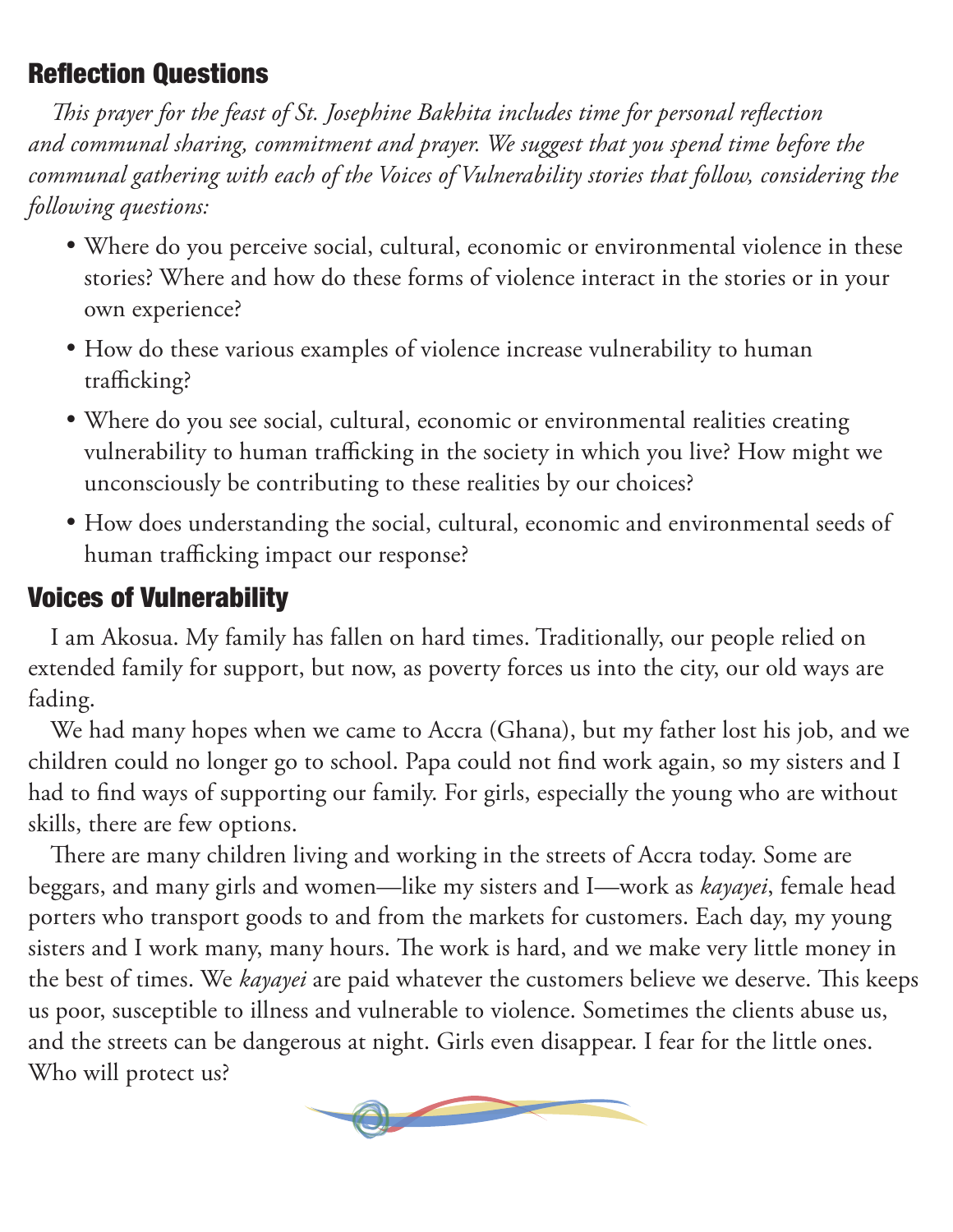For as long as we can remember, we have lived by our land and farmed for our food. Now, our weather is changing, and the waters are rising. Land is scarce. The soil here is no longer as good as it once was. I am Sachh, and I am responsible for my wife and two young daughters.

When the floods came, I had to borrow what money I could in order to make repairs to our land and home. We hoped that, if we were very careful, our new crops would sustain us and allow us to repay our debts. When the floods came again, we lost all hope.

Our choices are grave: Though our eldest daughter Shoma is just 13 years old, already she has received a very good offer of marriage. Shoma fears such an arrangement, but her dowry could mean the difference between life and starvation for our family. Or, perhaps I could leave my family and migrate to Dhaka (Bangladesh), as many others have done. If all goes well, I could send for them later. But farmers do not always fare well in the city, and the working conditions can be deadly there. I have heard that some workers are treated very badly—threatened and beaten—and I do not know what might happen to my wife and daughters while I am gone. What will become of us and our land?



My name is Adriano, and, like my father and grandfather before me, I am a farmworker. When the poverty in my area became unbearable, I was desperate for a way to support my family. One day, I was approached by one of the *gatos*—labor brokers—whose job it is to find laborers for the coffee plantations. He promised me good pay and told me that I would have lodging and meals provided. I felt blessed to have such an opportunity. Coffee is the lifeblood of my country's economy, and it is an everyday part of our Brazilian culture.

A group of laborers and I traveled a great distance by bus to the plantation. None of us were sure of our destination. When we arrived, we soon saw that the living conditions were poor and unsanitary. Nothing was as we were promised.

Immediately, we were told that we must repay the owner for the cost of transporting us, as well as for food and lodging. The working conditions are no better: the hours are long, and the pay is very little. We are charged even for the protective equipment that our work requires. Most of us are being crushed by this debt, and we have no hope of getting out of it. Some would say that slavery died when my ancestors became free, but today, those of us who have no education and whose families have been poor for generations are still at risk to suffer such indignities. Who will see us?

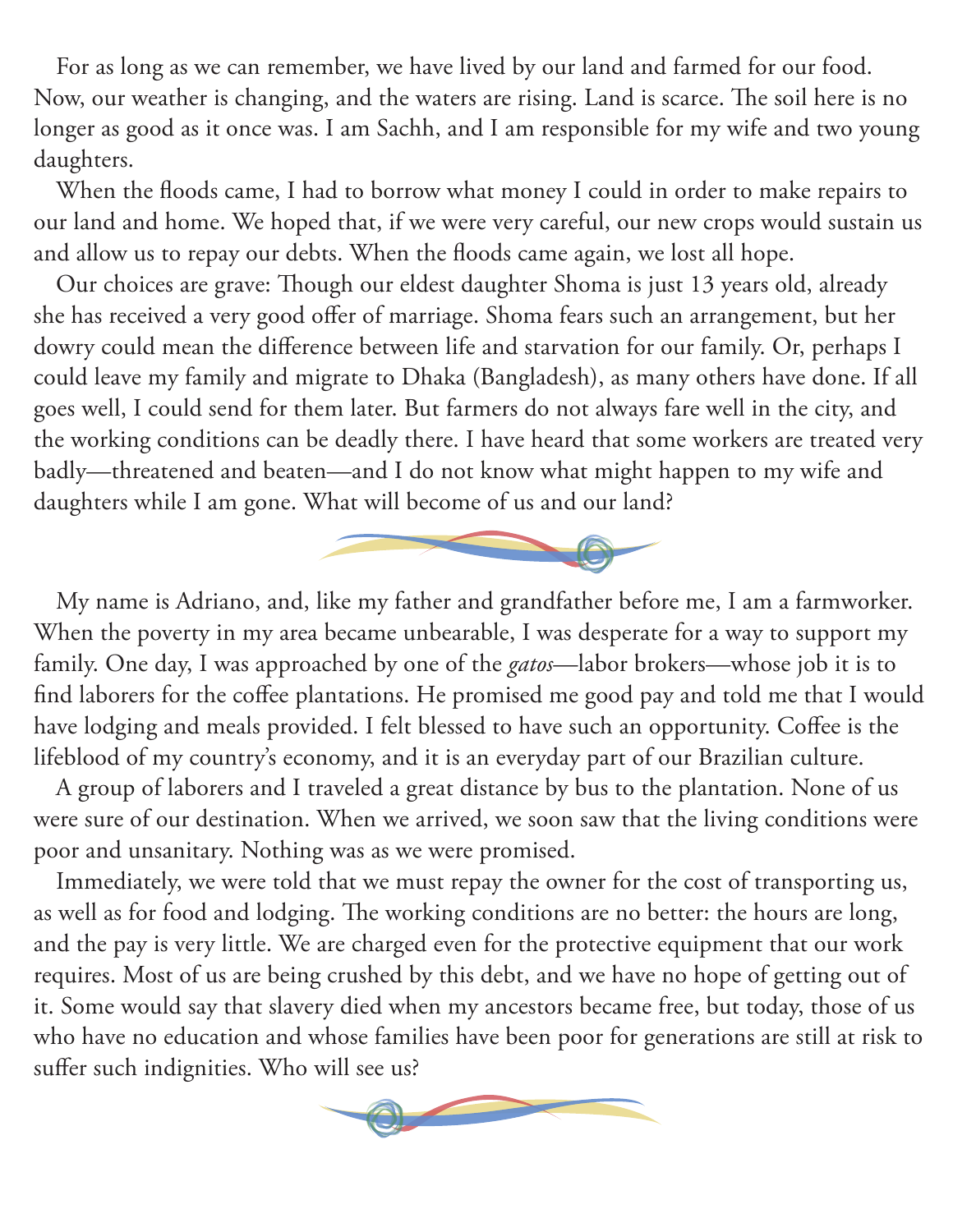I am called Luz. Drugs and the gangs that peddle them have filled our city with fear and hopelessness, marked by incredible poverty. They took our father from us, and my mother feared that my brother Carlos would lose his life in the same way. Assured that my brother and I would be able to go to school once we reached the United States, my mother paid her life savings to the smugglers to take us there.

The travel through Guatemala and Mexico was rough and dangerous, and there were many times that we thought we might die or be killed. The men who were smuggling us into the United States were armed at all times. They instructed us what to do if we were caught by authorities and told us what we should say. Always there was the threat that we or our families could be harmed if we said or did the wrong things. We lived in constant fear.

When at last we crossed the border into the United States, we were filled with gratitude. Finally, it seemed our nightmare was at an end. But my brother and I were soon detained by the immigration officers and housed as unaccompanied minors. We did not know what might happen to us, and we feared being sent back to Honduras.

Carlos and I were relieved to find that we had been sponsored by fellow Hondurans, who claimed to be family friends. Finally, it appeared that we would be reunited and protected. Instead, our sponsors sent us to work on a poultry farm with many other young people like us. We work day and night in horrible conditions. We live in filth and are constantly abused by the armed men who guard us. We have no one to protect us. Who will speak for us?

### Personal Reflection

*After reflecting on the stories, choose one of the four arenas—social, cultural, economic, environmental—and commit to a specific action you will take to lessen vulnerability to human trafficking in that particular arena. These commitments will be shared at the communal gathering.*

### Communal Reflection and Discussion

*Gather, using appropriate music if desired. Meditatively read each of the stories aloud, then share insights from your personal reflection. When this discussion is complete, share individual commitments made. A suggested response to each commitment follows.* 

### Response: Proverbs 31:8-9 (New Living Translation)

<sup>8</sup> Speak up for those who cannot speak for themselves; ensure justice for those being crushed.

<sup>9</sup> Yes, speak up for the poor and helpless, and see that they get justice.